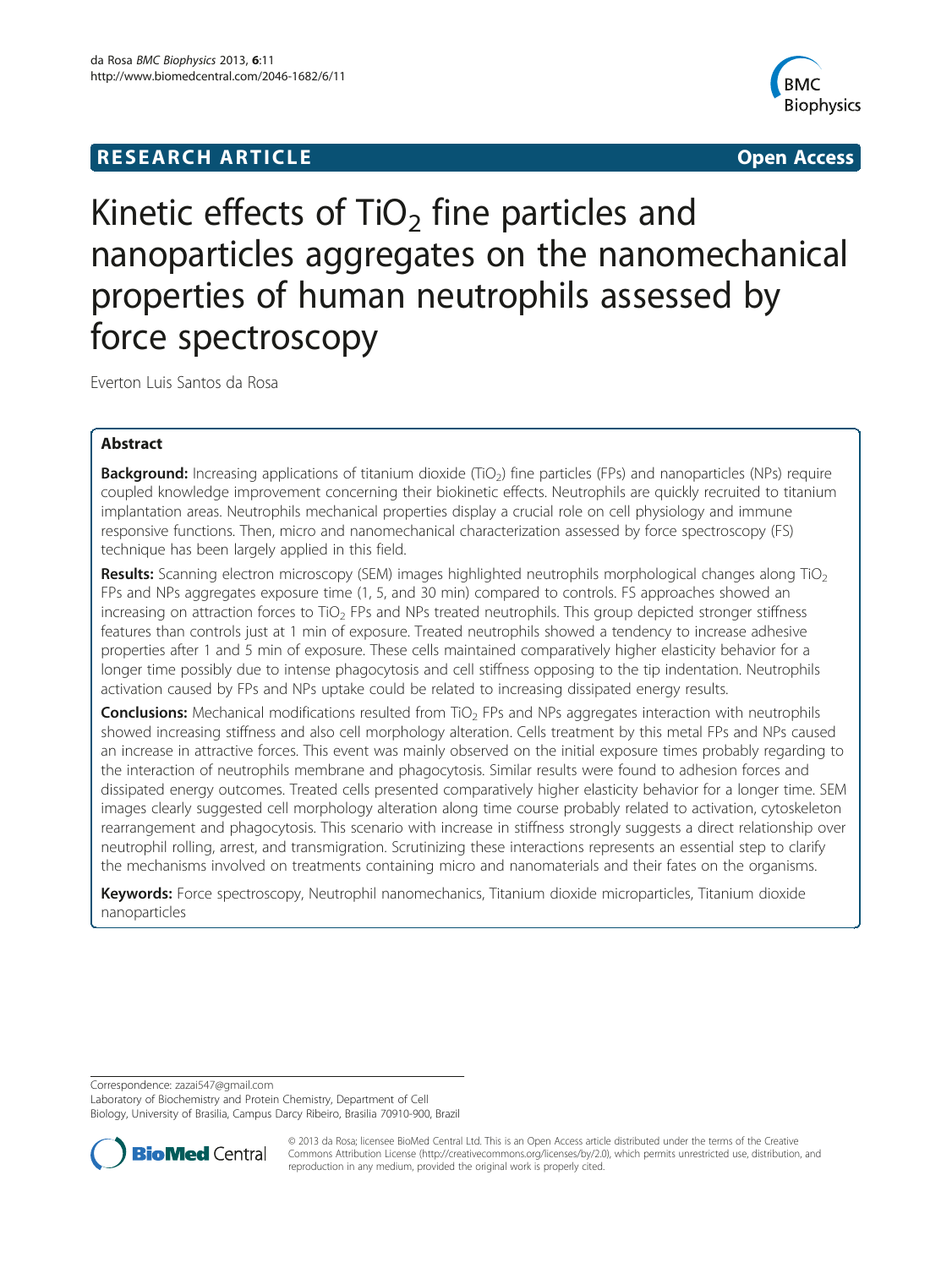# Background

Titanium dioxide  $(TiO<sub>2</sub>)$  has been widely used in automotive and aerospace industry, personal care, food, and even in pharmaceutical and biomedical products [[1,2](#page-8-0)]. Increasingly, this metal and its alloys are used in the biomedical field for medicine and dentistry [[3,4](#page-8-0)]. Pure titanium and some of its alloys are non-toxic and generally have been described as being biocompatible with human tissues [\[5](#page-8-0)]. Despite its biocompatibility, toxicological concerns are depicted in the literature related to ions, microparticles (MPs), fine particles and nanoparticles [[6-10\]](#page-8-0). Despite being inert [\[11\]](#page-8-0), titanium may promote inflammatory reactions by recruiting inflammatory cells [[12](#page-8-0)], such as neutrophils.

Neutrophils represent the first line of innate defense, comprising about 50-70% of all human leukocytes [[13](#page-8-0)]. They are quickly summoned to areas containing titanium micro or nanoparticles [\[14\]](#page-8-0). It is well-known that MPs and NPs can be internalized by phagocytic and even non-phagocytic cells [[15-17](#page-8-0)], and can interact with cell membranes, subcellular organelles, proteins, and nucleic acids [[18](#page-8-0)[,19](#page-9-0)]. Neutrophils internalize  $TiO<sub>2</sub>$  MPs and NPs, leading to a change in shape and motility; these events are modulated by cytoskeleton proteins, and enhance the production of superoxide anion, cytokines, and chemokines due to cell activation [[20-23\]](#page-9-0). There are different pathways for the uptake of MPs and NPs: micro-sized particles are internalized via phagocytosis by monocytes, macrophages, and neutrophils [[17](#page-8-0)], while NPs (ranging from 1 to 100 nm) seem to use other pathways in spite of the fact that, in some situations, NPs can aggregate or agglomerate, resulting in MPs behaviour, being an important factor in understanding cytotoxicity. However, the effect of the aggregate size of nanoparticles on cells is unclear [[24\]](#page-9-0). Agglomeration (particles are linked by weak forces, eg van der Waals forces, capillary) and aggregation (particles held together by chemical bonds-strong forces) of  $TiO<sub>2</sub>$  MPs and NPs are known mechanisms [[25](#page-9-0)] and may occur on the surface of the cells membrane affecting communication with the external environment [\[26\]](#page-9-0). Furthermore it is known that the length and chemical nature of the aggregates of  $TiO<sub>2</sub>$ are related to the toxicity [[27](#page-9-0)]. In addition to phagocytosis, uptake pathways include clathrin-mediated endocytosis, caveolin-mediated endocytosis, macropinocytosis, and pathways independent of clathrin/caveolin. The passive pathway should also be considered for NPs uptake [\[28\]](#page-9-0).

Neutrophil recruitment into areas with MPs or NPs proceeds in a cascade process. Rolling of neutrophils inside vessels is mediated by selectins (PSGL-1) and their counter-receptors (L and P selectins) and integrinmediated (LFA-1, Mac-1) arrest [[29](#page-9-0)]. These adhesion mechanisms activate different signaling pathways in the cell, leading to neutrophil extravasation, promoting cytoskeletal rearrangement, and inducing superoxide production and degranulation [\[30,31](#page-9-0)]. The behavior of neutrophils and other cells following contact with macro or micro-sized particles are different from following contact with NPs, due to specific surfaces, energy, and physicochemical properties [[25,32](#page-9-0),[33](#page-9-0)]. When circulating neutrophils encounter a macro-sized  $TiO<sub>2</sub>$  surface, the adhesion process starts, mediated by selectins, FcγIII receptor (CD16) and finally integrins (CD11b); cells are not activated to undergo a respiratory burst by  $TiO<sub>2</sub>$ surfaces [\[34](#page-9-0)]. On the other hand, neutrophils phagocytose  $TiO<sub>2</sub>$  NPs and MPs aggregates smaller than the cell [[15,](#page-8-0)[23\]](#page-9-0). Furthermore,  $TiO<sub>2</sub>$  MPs and NPs may activate and induce alterations in cell morphology [[20](#page-9-0),[35](#page-9-0)] and inhibit apoptosis (at 50–100 μg/mL). They also induce the production of several different cytokines/chemokines, mainly IL-8 and Gro-α [[20\]](#page-9-0). Therefore, when this interaction occurs, MPs and NPs play a crucial role in cell physiology and mechanical properties. Moreover, the mechanical properties of cells are important when aiming to understand mechanisms such as adhesion, endothelial transmigration, and diapedesis [[36\]](#page-9-0).

Concerning the mechanical properties of cells, a variety of methods and techniques have been used to probe cells such as micropipette aspiration [\[37](#page-9-0)], magnetic twisting cytometry (MTC) [\[38\]](#page-9-0), and atomic force microscopy (AFM). Conceptually, AFM is a type of scanning probe microscopy (SPM) and is perceived as a tool central to the goals of the burgeoning field known as nanotechnology [[39](#page-9-0)]. It represents an effective tool to probe the viscoelastic properties of cells, to study the membrane and subcellular structures, and plays a key role in determining cell function in response to inflammatory stimuli [\[40,41](#page-9-0)]. AFM is mainly used for surface topography analysis by using attractive (short-range chemical, van der Waals and electrostatic forces) and repulsive interaction forces among a few atoms attached to the tip of a cantilever and the sample surface (nanoindentation). This technique has increasingly been applied for the characterization of single molecules under tensile or torsional load, cell-to-cell interactions, interactions of surfaces with molecules, and investigations into the mechanical properties of cells [\[42](#page-9-0)]. Further details concerning AFM are presented elsewhere [\[36,43,44](#page-9-0)]. The nanoindentation technique using force spectroscopy enables researchers to assess living or fixed neutrophils, in a passive or activated state, pointing out the micro-rheology of the entire cell surface (e.g. the cell body, lamellipodia, uropodia, and projections of the cytoskeleton), allowing the analysis of viscoelastic properties [[45,46](#page-9-0)].

Force spectroscopy is the force-versus-distance measurement taken when using AFM in vertical mode only [\[47](#page-9-0)]. Cantilever deflection is recorded as it indents the cell, by reflecting a laser off the cantilever into a split photodiode.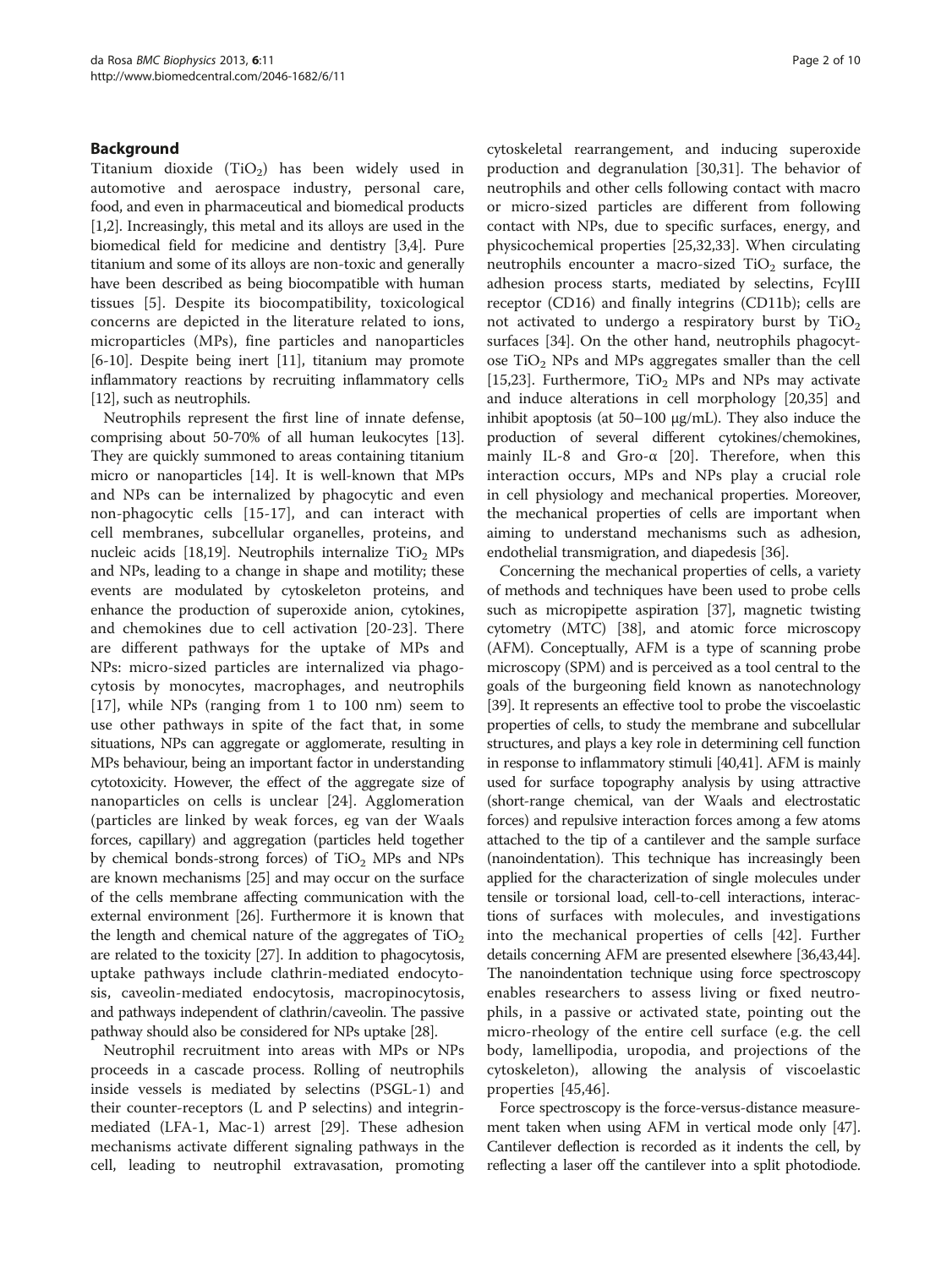Hertzian mechanics gives a linear cell-based elastic model on AFM deflection data to determine cell elasticity, among other mechanical parameters [\[42](#page-9-0),[48\]](#page-9-0). Focusing on neutrophil rheology, Lee and coworkers stated that the neutrophil body is significantly stiffer than the regions closer to the leading edge, while leading edge and tail regions were mechanically indistinguishable [[45\]](#page-9-0). On the other hand, Rosenbluth and coworkers, when comparing neutrophils, myeloid (HL60) and lymphoid (Jurkat) cells, reported that there is a significant cell type effect on stiffness. Neutrophils were significantly softer than HL60 cells and significantly stiffer than Jurkat cells [[48](#page-9-0)].

Increasing applications of FPs and NPs in the dental and medical field (dental implants, orthopedic prostheses, and antineoplastic therapies) have led to concerns regarding the biokinetic effects of micro and nanomaterials and their fate in vivo. Therefore, the present study aimed to analyze some mechanical properties related to the effects of  $TiO<sub>2</sub>$  FPs and NPs aggregates exposure on human neutrophils by a force spectroscopy approach over time (1, 5, and 30 min). Parameters like snap-in force, maximum load force, detachment force, Young's modulus, and dissipated energy were depicted by approaching and retracting a non-functionalized tip over adherent cells on local nano-domains in Z-direction. Cell features like stiffness and elasticity were investigated.

# Methods

# Exposure times

The methodology of human neutrophils interaction with titanium dioxide FPs and NPs was adjusted and various exposure times were tested. Once the literature has few information concerning neutrophils interaction with  $TiO<sub>2</sub>$  micro, submicron and nanoparticles by AFM, only the first hour were assessed by FS. However during experiments for this study, cellular analysis intervals tested above thirty minutes, resulted in locking the cantilever tip, by preventing to achieve the force curves measurements. Hence the exposition times used were 1, 5 and 30 minutes.

# $TiO<sub>2</sub>$  FPs and NPs characterization

Samples of 99.9% pure titanium oxide FPs and NPs (Sigma-Aldrich,  $TiO<sub>2</sub>$  reference number 14027, titanium (IV) oxide puriss) were immersed in 1 mL of Milli-Q water using a 5 mL sterilized disposable syringe. Particle hydrodynamic diameter was analyzed by dynamic light scattering (DLS) in triplicate using a Nanotrac U2131I (Microtec Inc., USA, at Instrutécnica, SP). Moreover,  $TiO<sub>2</sub>$  FPs and NPs were sized by Transmission Electron Microscopy (TEM) analysis of the dry powder (JEM- 2011, JEOL Ltd.) and also by AFM. Particles were sterilized in an autoclave at 121°C for 20 min [\[49\]](#page-9-0). Suspensions containing 200  $\mu$ g/mL TiO<sub>2</sub> FPs and NPs were submitted to ultrasound bath for 30 min before use, aiming to avoid particles aggregation.

#### Human neutrophil preparation

Neutrophils were isolated from human whole blood using a density gradient technique as described in a previous study [\[50](#page-9-0)]. Briefly, 12 mL of peripheral blood were drawn from three healthy individuals with sterile heparinized syringes and not pooled. Collected blood was added to a Percoll density gradient (60%/70%) and centrifuged. After centrifugation, polymorphonuclear cells were harvested from the interface of the two gradients using a Pasteur pipette and re-suspended in 500 μL of Ca-/Mg-free blood buffer in Hank's Balanced Salt Solution (HBSS; Sigma-Aldrich, St. Louis, Missouri Sigma-Aldrich Corp.). The suspension containing  $7 \times 10^5$  cells was divided into six aliquots: three were incubated (1, 5, and 30 min) with 20  $\mu$ L of the TiO<sub>2</sub> FPs and NPs suspension at 37°C and three were kept as controls (1, 5, and 30 min). After incubation, cells were fixed with 100 μL of Karnovsky solution (12% paraformaldehyde + 8% glutaraldehyde + 0.2 M cacodylate buffer). Once fixed, cells were washed with PBS for 5 min and centrifuged for 2 minutes, three times (4500 g at 4°C). Each cells aliquot (1, 5, and 30 min) was then placed on separated pre-sterilized circular coverslip. For force spectroscopy measurements, only well-adhered cells were selected.

# Ethics and consent statement

All the experiments were performed with the approval of the Research Ethics Committee of Medical Faculty, University of Brasilia (registration number: CEP-CFM-45/2010), in compliance with the Helsinki Declaration. Likewise, adult participants in the study (all human subjects) provided informed consent for blood donation.

# Scanning electron microscopy (SEM) analyses

Fixed neutrophils were buffered in 0.1 M sodium cacodylate buffer and 0.1 M osmium tetroxide for 1 h, dehydrated and sputter-coated with gold. A SEM microscope (Jeol 840A operating at an accelerating voltage of 20 kV was used to depict possible morphological changes in neutrophils.

# Force spectroscopy analyses

Commercial AFM equipment (SPM-9600, Shimadzu, Japan) operated in air contact mode was used to analyze surface interaction forces between the tip atoms and cell membranes. Circular coverslips (10 mm) containing adhered neutrophils of each sample were fixed on a metallic support using a double-sided adhesive tape. A pyramidal silicon nitride tip (curvature radius < 20 nm)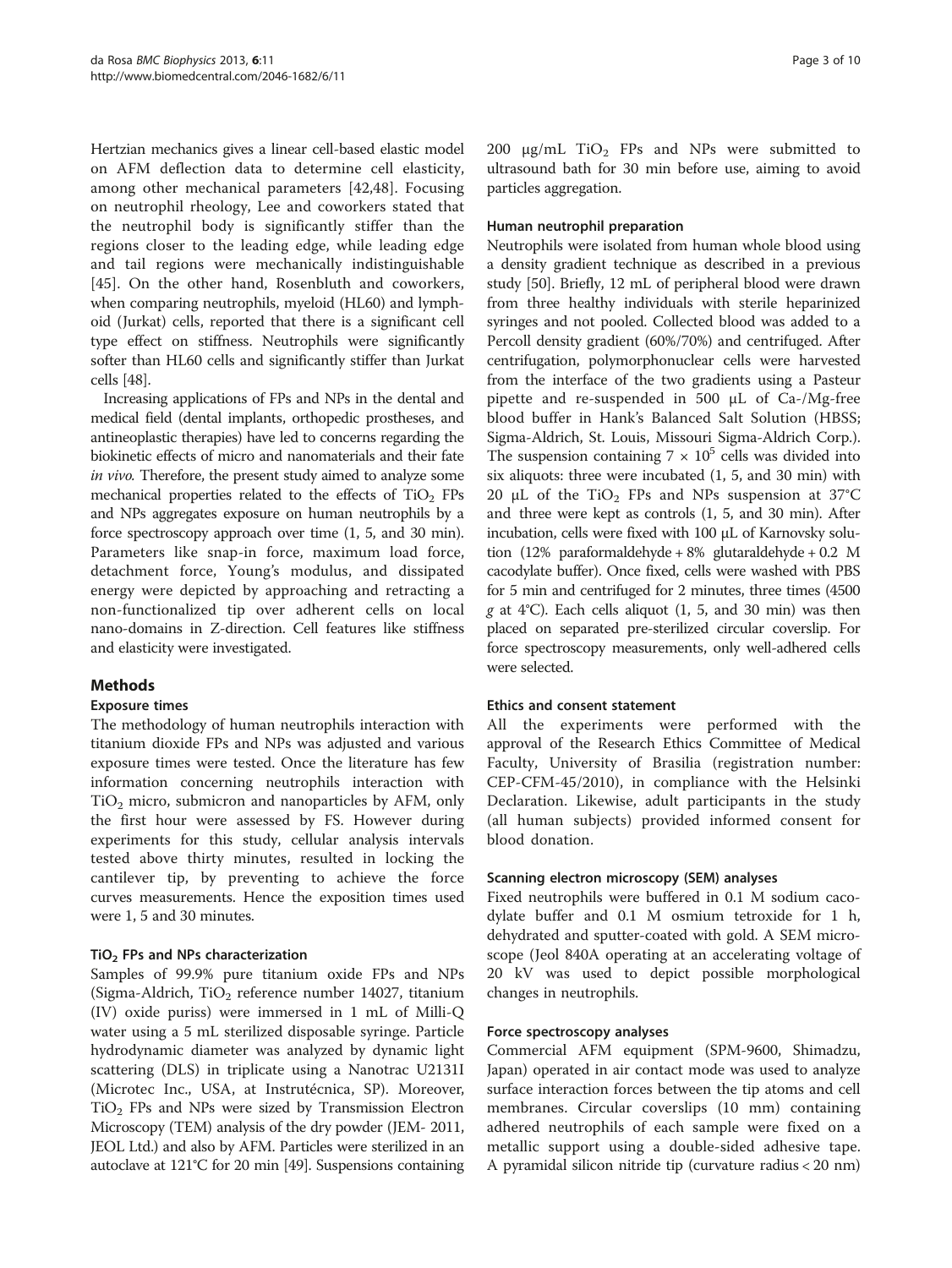integrated with a cantilever with length of 200 μm (spring constant 0.15 N/m and approximately 24 kHz resonance frequency) was used in this technique. The acquisition rate was 1 Hz with 20 V of amplitude and operating point 3 V. At each incubation time point (1, 5, and 30 min) 10 cells from each group (control and  $TiO<sub>2</sub>$ ) were analyzed and five force curves per cell were measured, resulting in 300 events, taking into account the control and experimental groups.

#### Data analysis

SPIP v. 5.1.5 was used to force curve analysis set at 23°C and 0.15 N/m spring constant, cone indentation (Sneddon), with five fitting points and the approach curve as the baseline correction curve. FS data were further analyzed using Origin 8.6 software by ANOVA and the Tukey test  $(P < 0.05)$ .

# Results and discussion

Particle size is a primary parameter when considering the effect of MPs, FPs and NPs in cellular interactions. According to Watari et al. [[35](#page-9-0)], increasing the specific surface area usually implies a micro or nanosizing effect, which enhances chemical reactivity and consequently leads to serious toxicity for soluble and suspended materials. Watari et al. [\[51](#page-9-0)] considered particle size biointeractive below cell size, namely approximately 10 μm or smaller. These authors also point out critical sizes related bioreactivity; the micro or nanomaterial critical size means that, below 200 nm, a particle becomes invasive to the organism's structures, leading to a lack of recognition of this material by the immune system [\[35,51](#page-9-0)]. Furthermore,  $TiO<sub>2</sub>$  particles and nanoparticles aggregation is related to understanding cytotoxicity. It is known that the surface area, length and chemical nature of the  $TiO<sub>2</sub>$  MPs and NPs aggregates are related to the cell toxicity [\[24,27\]](#page-9-0). It has been shown that nanoparticles are able to promote a more pronounced toxicity effect than microparticles [\[52\]](#page-9-0). Once the MPs and NPs have great potential for agglomeration and aggregation it is unlikely to occur cellular exposure to isolated form of this particles [[53](#page-9-0)]. Okuda-Shimazaki et al. [[24](#page-9-0)] demonstrated large (596 nm)  $TiO<sub>2</sub>$  aggregates showed a larger effect on cell viability and gene expression when compared with the small aggregates (166 nm). This suggests that particle aggregate size is related to cellular effects. Bermudez et al. [[54](#page-9-0)] exposed rats to inhalation of  $TiO<sub>2</sub>$  NPs (21 nm) for the evaluation of pulmonary toxicity. Even with the aerosols formed was possible to detect the presence of particles aggregates with 1.37 μm, which were able to promote cytotoxicity.

Figure [1](#page-4-0) shows the  $TiO<sub>2</sub>$  FPs and NPs aggregates hydrodynamic diameter distributions (A), where approximately 67% of the particles were about 180 nm in hydrodynamic

diameter (see Additional file [1:](#page-8-0) Table S1- Peak Summary). The TEM image showed  $TiO<sub>2</sub>$  aggregates with size from NPs up to FPs and MPs (B). Also AFM demonstrated an average diameter below 170 nm with a peak at 115 nm (C). AFM image of  $TiO<sub>2</sub>$  aggregates (D).

Figure [2](#page-5-0) shows SEM images comparing non-exposed neutrophils (A, B, and C) and  $TiO<sub>2</sub>$  particles aggregates exposed neutrophils (D, E, and F) after 1 min (A and D), 5 min (B and E), and 30 min (C and F), respectively. TiO<sub>2</sub> FPs and NPs aggregates are seen close to neutrophils (Figure [2](#page-5-0)E, white arrow).

It is possible to observe neutrophil morphological changes with increasing exposure time due to the influence of  $TiO<sub>2</sub>$  aggregates. Neutrophils left the quiescent state (Figure [2](#page-5-0)A,B, and C) and transitioned to an activated form, extending their pseudopodia in order to phagocytose  $TiO<sub>2</sub>$  aggregates (Figure [2D](#page-5-0), E, and F). Several other studies [\[15](#page-8-0),[23,55\]](#page-9-0) have demonstrated similar morphological alterations resulting from  $TiO<sub>2</sub>$  FPs and NPs treatment, characterized by increasing cytotoxic biomarker expression (lactate dehydrogenase, superoxide anion, and proinflammatory cytokines), and inversely related to particle size. However, there is a lack of knowledge concerning the nanomechanical modifications resulting from  $TiO<sub>2</sub>$  FPs and NPs aggregates exposure. The next step in this study was to evaluate the nanomechanical effects caused by the presence of  $TiO<sub>2</sub>$  aggregates on the neutrophil surface at the same time points, using the FS technique.

The FS results were derived from force-distance curves consisting of an AFM tip approximation and detachment from the sample surface. This event was monitored by an optical laser signal, which reflects from the upper reflective surface of the cantilever. Attractive, repulsive, and/or adhesive forces can manifest while this process occurs. The first event related to tip approximation involves attractive forces (such as van der Waals forces and capillarity interactions) and it is known as snap-in, whereupon the tip "jumps" to establish close contact with the sample surface. Figure [3](#page-6-0) shows statistically significant differences in snap-in measurements between control and  $TiO<sub>2</sub>$  aggregates treated neutrophils after 1 and 5 min of exposure. The treatments caused an increase in snap-in force measurements when compared to the control. These results could be related to morphological changes caused by neutrophil stimulation, as observed in Figure [2.](#page-5-0) The control cells showed a time-dependent increase in snap-in force values from 1 to 30 min, while  $TiO<sub>2</sub>$  aggregates exposed cells showed increased force values from 1 to 5 min. Moreover, statistically significant differences ( $P < 0.05$ ) were also found between aggregates exposed cells and their respective controls for the 1 and 5 min incubation times, but not at 30 min (Figure [3](#page-6-0)). These data may demonstrate that attractive forces like van der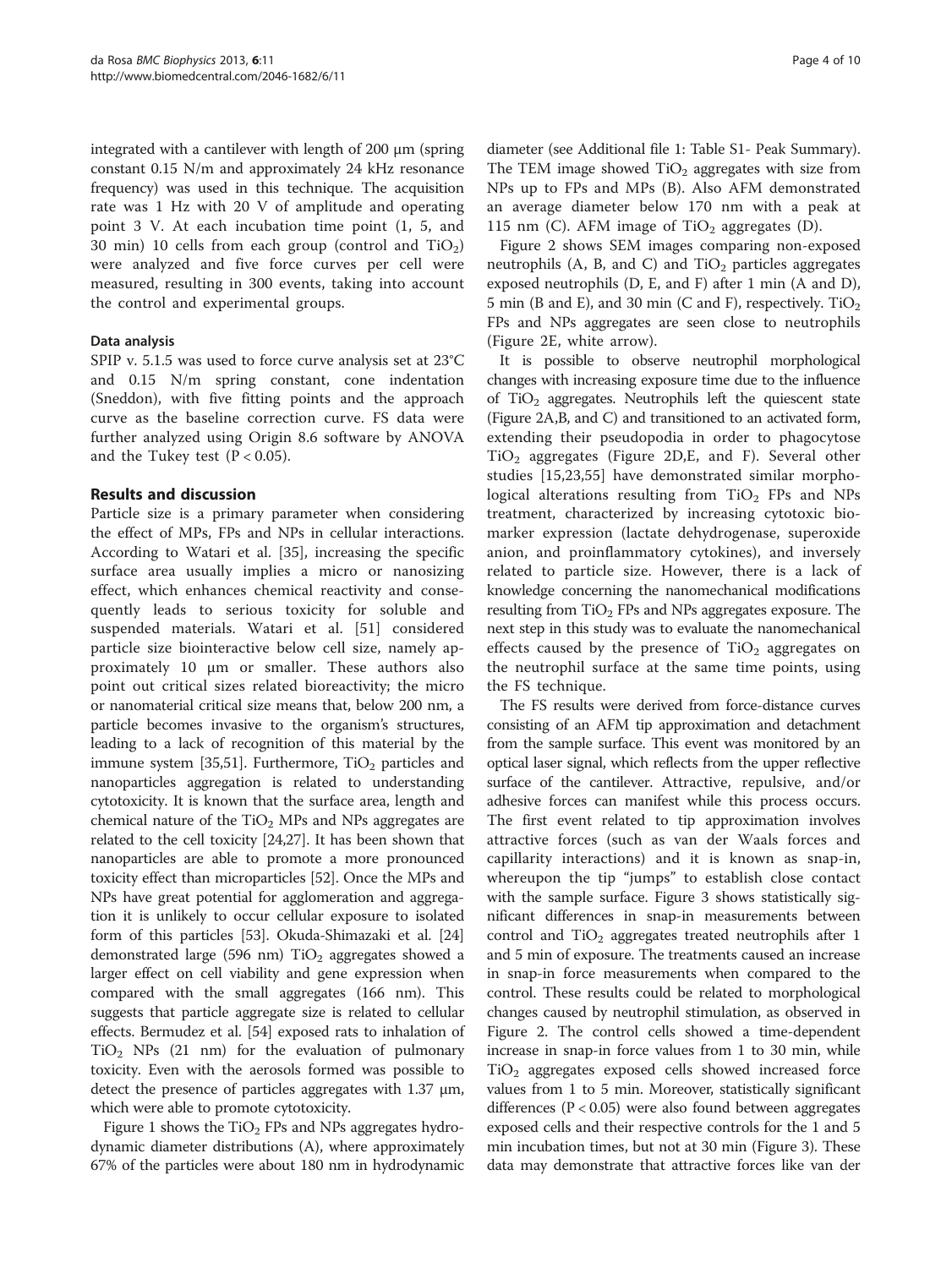Waals and electrostatic forces on the cell membrane are more intense with longer incubation times. The interaction between FPs and NPs aggregates and the neutrophil membrane and uptake by phagocytosis increase the snap-in forces. Such forces seem to plateau at some point near 30 min, where the interaction with particles aggregates no longer enhances the values. Additional experiments with longer exposure times could demonstrate the behaviour of snap in forces along time.

Variations in sample surface mechanical properties such as viscoelasticity and adhesion forces, as well as fixation solutions, also influence cantilever oscillations [[56,57\]](#page-9-0). On the other hand, one should consider that FPs and NP interference with neutrophil membranes is related to surrounded or attached  $TiO<sub>2</sub>$  particles. This event could promote interactions with the tip, considering the ability of FPs and NPs to aggregate into numerous large clusters, as seen in Figure [2D](#page-5-0) and E [[58\]](#page-9-0). For example, a study Guduru [\[56](#page-9-0)] demonstrated that bare polylactic-co-glycolic acid (b-PLGA) NPs interacted with ovarian cancer cells (SKOV-3) and after 24 h of incubation, and most of the particles remained on the cell surface. NPs in close contact with the membrane surface may promote a lack of communication with the external environment [[26\]](#page-9-0).

The next event occurring in a force curve experiment is associated with the maximum force applied that relates to sample surface micro and nanostiffness. Maximum loading force measurements comparing control and  $TiO<sub>2</sub>$  aggregates treated neutrophils showed statistically significant differences, but only at 1 min of exposure (Figure [4](#page-6-0)). Interestingly, mechanical assays showed that activated neutrophils were over two-fold stiffer than quiescent cells [[59](#page-9-0)]. Moreover, under load, the

<span id="page-4-0"></span>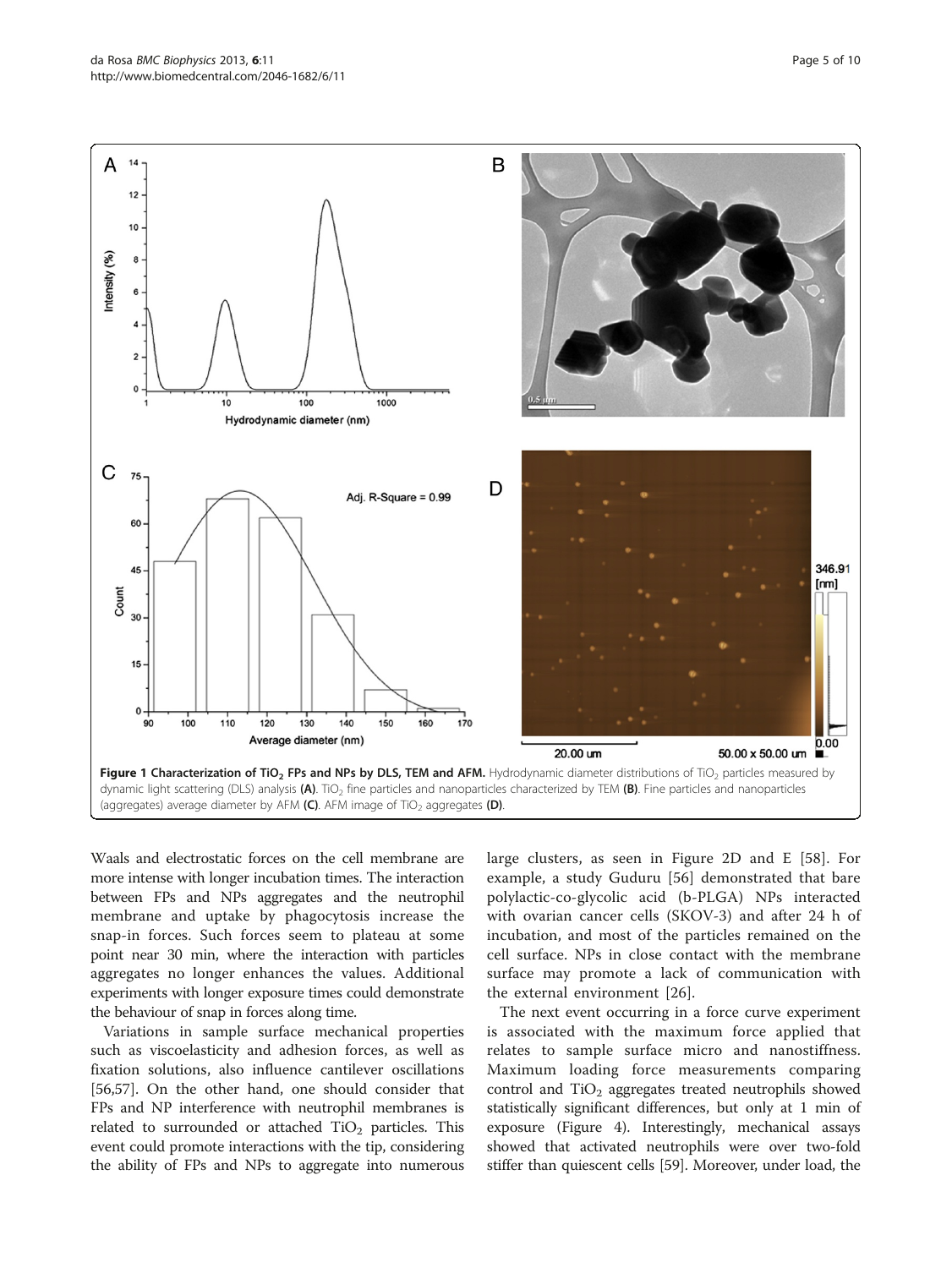membrane deformed in a non-linear elastic manner and demonstrated binary behavior of stiff and slack conditions [[60](#page-9-0)]. Control cells at 30 min had a statistically significant difference to the respective control at 5 min  $(P < 0.05)$ , suggesting a possible increase in membrane softness in quiescent neutrophils as time passes. Furthermore, when compared to control cells,  $TiO<sub>2</sub>$  treated neutrophils at 1 min depicted stronger forces, which could represent increased cell stiffness due to phagocytosis or  $TiO<sub>2</sub>$  aggregates adhesion to the cell membrane. It must be considered that, during phagocytosis, activated neutrophils might undergo increasing membrane cortical tension together with progressive cell surface and cytoskeletal structure hardening [\[61\]](#page-9-0).

Detachment force measurement represents a relationship with adhesion forces (i.e. hydrogen bonds, ionic attractions, van der Waals forces, hydrophobic interactions, and/or chemical adhesion) [\[62\]](#page-9-0). This FS parameter occurs last on a retraction curve, corresponding to the point where the tip and surface lose contact, and it is related to adhesive interactions between them [\[63\]](#page-9-0). Figure [5](#page-6-0) shows statistically significant differences (P < 0.05) between control and

 $TiO<sub>2</sub>$  treated neutrophils after 1 and 5 min of exposure, evidencing a tendency to increase this mechanical feature after stimulation. Once stimulated, cells acquire a polarized morphology, with F-actin polymerization in which integrins connect the cytoskeleton with the extracellular matrix [\[56\]](#page-9-0). Control cells at 1, 5, and 30 min demonstrated a statistically significant difference from the silica coverslip  $(P < 0.05)$ . Stronger adhesion forces were seen with the glass than with quiescent neutrophil membrane surfaces, which showed that the adhesion forces were not due to the cell support. Similarly,  $TiO<sub>2</sub>$  FPs and NPs aggregates treated neutrophils at 1 and 5 min had lower detachment forces than the silica coverslip.

Figure [6](#page-7-0) shows a comparison of Young's modulus measurements between control and  $TiO<sub>2</sub>$  aggregates treated neutrophils. Generically, this parameter relates to a sample's elasticity/mechanical properties. The Young's modulus of treated samples was smaller than that observed for control cells, demonstrating a comparatively higher elastic behavior over a longer period of time. Control and  $TiO<sub>2</sub>$  aggregates treated neutrophils at 1 min demonstrated significant

<span id="page-5-0"></span>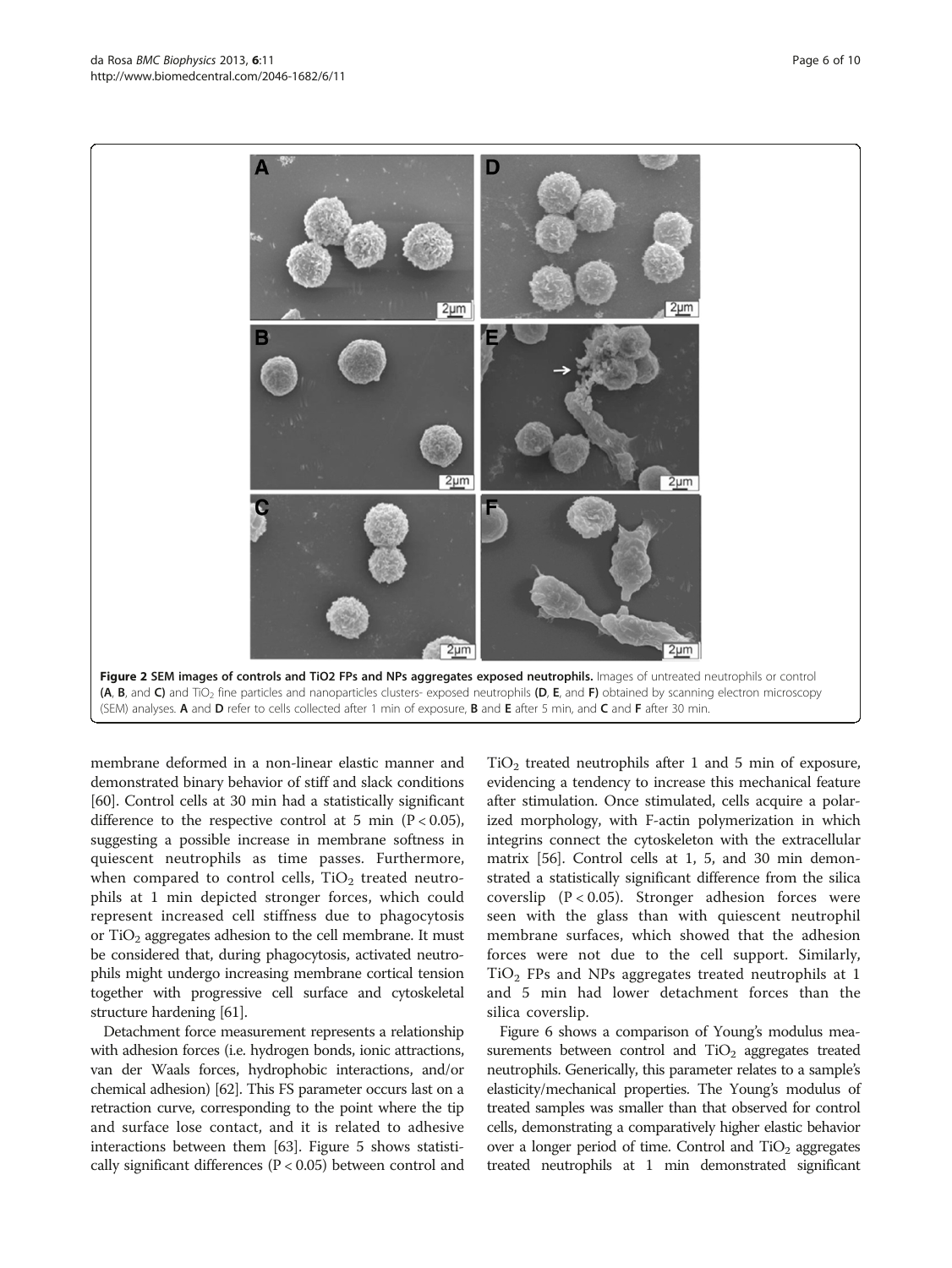<span id="page-6-0"></span>da Rosa BMC Biophysics 2013, 6:11 **Page 7 of 10** Page 7 of 10 http://www.biomedcentral.com/2046-1682/6/11



and (a) indicates a statistically significant difference to the respective control, "t1" to "Control 1 min", "at<sub>1</sub>" to "TiO<sub>2</sub> 1 min" and "t<sub>1.5</sub> to "Control 1





Figure 5 Detach force calculated from force spectroscopy curves measured by AFM operating in contact mode. "Blank" refers to bare circular silica coverslip (10 mm) surface analyses, and "TiO<sub>2</sub> 1, 5, and 30 min" refer to force curve analyses obtained from fixed neutrophils adhered to circular silica coverslips (10 mm) and exposed to  $TiO<sub>2</sub>$  fine particles and nanoparticles aggregates for 1, 5, and 30 min. "Control 1, 5, and 30 min" refer to fixed neutrophils adhered to circular silica coverslips (10 mm) without any  $TiO<sub>2</sub>$  fine particles and nanoparticles treatment, collected at the same time as treated samples (1, 5, and 30 min). The (\*) symbol indicates a statistically significant difference between "Blank" and samples (P < 0.05), and (a) indicates a statistically significant difference to the respective control (P < 0.05).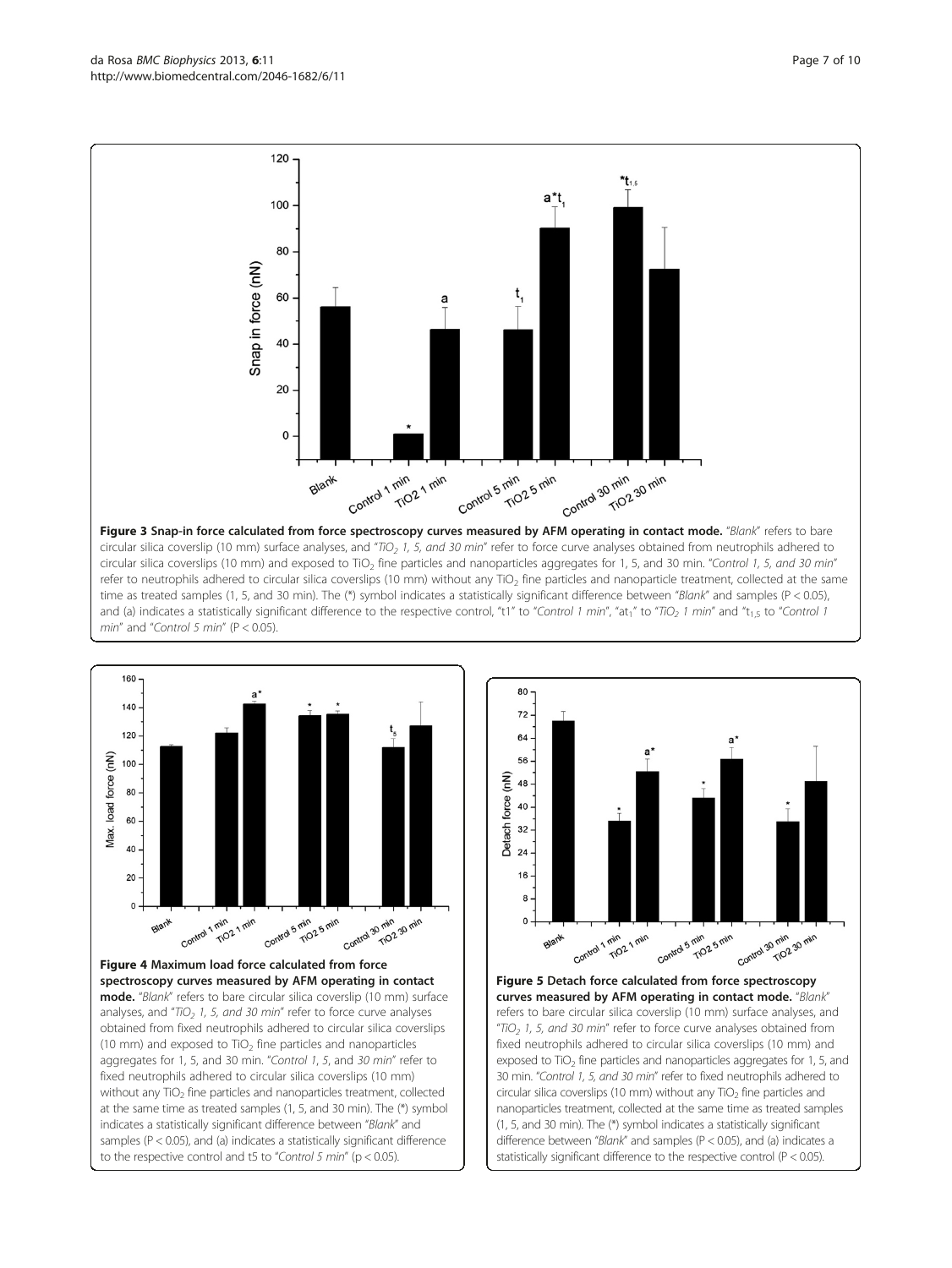<span id="page-7-0"></span>differences ( $P < 0.05$ ). At the first time point, quiescent cells were much stiffer than treated cells. At 5 min, no statistically significant differences were seen. This may be related to cell activation and assembly of the cytoskeleton in the  $TiO<sub>2</sub>$  group, thus increasing cell hardness. Furthermore, a remarkable transition occurred at 30 min. Treated neutrophils showed a statistically significant difference  $(P < 0.05)$ , where it could be seen that intense phagocytosis and cell stiffening opposed the indentation of the cantilever tip. Similar results were found by Roca-Cusachs and coworkers who described adhered/activated neutrophils as being stiffer than quiescent cells [[59](#page-9-0)].

Cell image analyses at 5 and 30 min (Figure [2E](#page-5-0) and F) showed remarkable changes in morphology, representing possible stimulation, F-actin rearrangement and migration to mediate  $TiO<sub>2</sub>$  FPs and NPs aggregates phagocytosis.

Figure 6 shows that quiescent cells and control cells had a strict time-dependent decay pattern. Control cells at 5 and 30 min showed statistically significant differences to 1 min ( $P < 0.05$ ). These features points to a quiescent cell elasticity modulus that decreased throughout the time course [\[36\]](#page-9-0). By transposing into a biological environment, cell deformation implies high stiffness, favoring neutrophil arrest at the capillary wall and subsequent adhesion. On the other hand, cell softening and slow deformation would facilitate the neutrophil transmigration progress [[64](#page-9-0)].

Finally, Figure 7 shows cells the dissipated energy behavior over time. Dissipated energy results from tip and sample interactions as a function of either the gap distance or applied bias [[65\]](#page-9-0). Vorden et al. [[66\]](#page-9-0) described non-conservative forces as being strongly dependent on these interactions. Energy dissipation can be related to sample viscoelastic properties [\[67\]](#page-9-0). A major contributor to energy dissipation is related to AFM tip/cell membrane contact with the lipid bilayer and cytoskeleton. Neutrophils do not have a homogeneous surface due to their complex inner composition, including a nucleus (thicker cell region by ~5 μm), cytoplasm, and cytoskeleton [[57\]](#page-9-0); thus, different force indentation measurements are expected [\[44](#page-9-0)]. The cytoskeleton is known to consist of actin filaments, microtubules, and intermediate filaments with many accessory proteins [\[68](#page-9-0)]. In response to  $TiO<sub>2</sub>$  stimulation, neutrophils remodel the cytoskeleton and increase cell rigidity, probably contributing to the non-linear and time-dependent mechanical properties. Dissipated energy measurements of  $TiO<sub>2</sub>$  FPs and NPs aggregates treated neutrophils showed a strikingly increased tendency over time. A statistically significant difference  $(P < 0.05)$  between control and  $TiO<sub>2</sub>$  aggregates treated neutrophils after 1 and 5 min of exposure was found, which may correspond to the activation of neutrophils and account for the energy dissipation enhancement as MPs and NPs uptake by



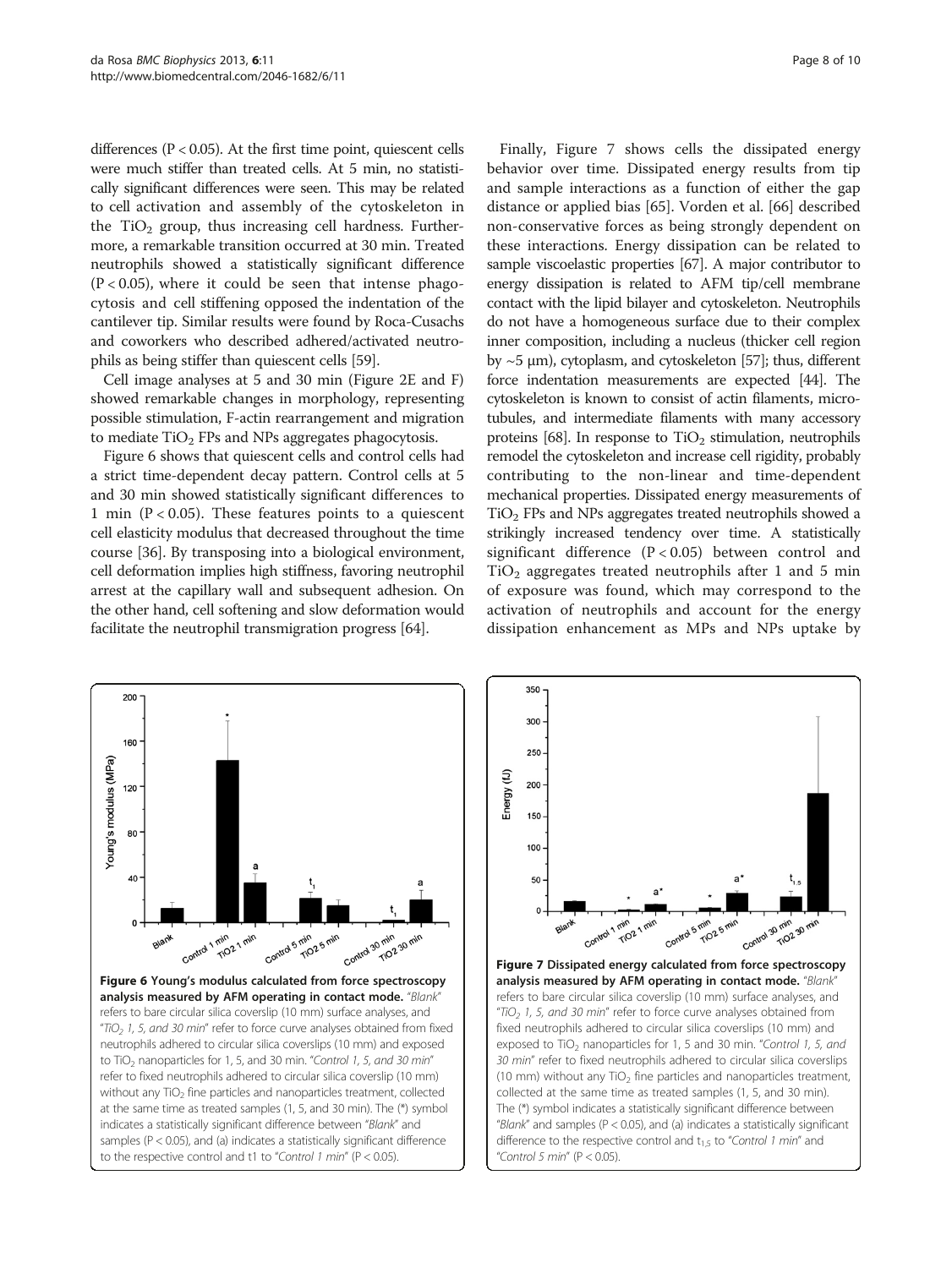<span id="page-8-0"></span>cells occurred and rigidity increased. Focusing on the controls, the statistical analysis showed significant differences (P < 0.05) between 30 min and both 1 and 5 min control cells. It is possible that quiescent neutrophils could experience some degree of cytoskeletal organization and therefore increasing rigidity along the time course, which would increase the dissipation of energy when the tip is in close contact with the sample.

# Conclusions

The present study evaluated the effects of  $TiO<sub>2</sub>$  FPs and NPs aggregates on neutrophil nanomechanical properties along a time course. Scanning electron microscopy was used to investigate cell morphological changes. Aiming to correlate the morphological and nanomechanical outcomes, force spectroscopy analyses were performed. To assess the attractive and adhesive interaction patterns between AFM tip and cell surface atoms, parameters like snap-in, detachment, and maximum load force were evaluated, as well as the elasticity modulus (Young's modulus) and dissipated energy. Cells treated with  $TiO<sub>2</sub>$  FPs and NPs aggregates showed an increase in attractive force measurements at initial exposure times compared with control cells, which may be related to the AFM tip interaction with activated neutrophils as well as with FPs and NPs aggregates on the cell membrane. Similar results were found for adhesion forces and dissipated energy measurements. Treated neutrophils showed stronger stiffness features than controls at 1 min of exposure and presented comparatively higher elastic behavior for a longer period of time. These results point to increased cellular nanostiffness in response to  $TiO<sub>2</sub>$  FPs and NP aggregates treatment. This suggests an intrinsic connection concerning neutrophil morphological alterations with important biological events, such as adhesion and transmigration. A more complete understanding of these interactions will be an indispensable step to elucidate the mechanisms involved in treatments containing nanomaterials, how they interfere with modulation pathways, and the effect on organisms.

# Additional file

[Additional file 1: Table S1.](http://www.biomedcentral.com/content/supplementary/2046-1682-6-11-S1.doc) Peak summary related to the hydrodynamic diameter distributions of TiO<sub>2</sub> fine particles and nanoparticles.

#### Abbreviations

TiO<sub>2</sub>: Titanium dioxide; MPs: Microparticles; FPs: Fine particles; NPs: Nanoparticles; SPM: Scanning probe microscopy; AFM: Atomic force microscopy; SEM: Scanning electron microscopy; PSGL-1: P-selectin glycoprotein ligand-1; LFA-1: Lymphocyte function-associated antigen 1; Mac-1: Macrophage-1 antigen; FcγIII receptor: Low affinity immunoglobulin gamma Fc region receptor III; CD11b: Cluster of differentiation 11b; CD16: Cluster of differentiation 16; ICAM-1: Intercellular adhesion molecule-1; min.: minute; N/m: Newton per meter; nm: nanometer; μL: microliter; DLS: Dynamic light scattering; HBSS: Hank's balanced salt solution; PBS: Phosphate buffered saline solution; MTC: Magnetic twisting cytometry; kHz: Kilohertz; Hz: Hertz; V: Volt.

#### Competing interests

The author declares that there are no competing interests.

#### Acknowledgments

The author would like to express deepest gratitude to the Embrapa Genetic Resources and Biotechnology Laboratory of Mass Spectrometry (NTBio), Nanotechnology Room for AFM data acquisition. Thanks also to Prof. Luciano Paulino Silva PhD, and Eduardo Fernandes Barbosa, a PhD student, who kindly shared their expertise on AFM and the nanotechnology field and allowed free access to the available infrastructure, an also shared their experience and knowledge in the preparation of the proposal, execution of experiments, and critical discussion of the manuscript. Many thanks to Prof. Wagner Fontes from the Laboratory of Biochemistry and Protein Chemistry, University of Brasília, for planning the biological experiments and providing critical discussion of the manuscript. Finally, I must express my heartfelt thanks to Prof. José Raimundo Corrêa from the Electron Microscopy Laboratory (Brasilia University) for scanning electron microscopy data acquisition and discussions.

#### Received: 7 October 2012 Accepted: 9 August 2013 Published: 19 August 2013

#### References

- Phillips L, Barbano D: The influence of fat substitutes based on protein and titanium dioxide on the sensory properties of low fat milk. J Dairy Sci 1997, 80(11):2726.
- 2. Donachie M: Titanium: A Technical Guide, in Titanium: A Technical Guide. Metals Park Ohio: ASM International; 1988.
- 3. Choudhary S, Haberstroh K, Webster T: Enhanced functions of vascular cells on nanostructured Ti for improved stent applications. Tissue Eng 2007, 13(7):1421–1430.
- 4. Branemark P-I: Osseointegration and its experimental studies. J Prosthetic Dentistry 1983, 50:399–410.
- 5. Langford R, Frame J: Surface analysis of titanium maxillofacial plates and screws retrieved from patients. Int J Oral Maxillofac Surg 2002, 31(5):511–518.
- 6. Scales J: Black staining around titanium alloy prostheses an orthopaedic enigma. J Bone Joint Surg Br 1991, 73:534–536.
- 7. Witt J, Swann W: Metal wear and tissue response in failed titanium alloy total hip replacements. J Bone Joint Surg Br 1991, 73:559-563.
- 8. Lygidakis N, et al: A retrieval study on morphological and chemical changes of titanium osteosynthesis plates and adjacent tissues. J Cranio-Maxillofacial Surgery 2007, 35(3):168–176.
- 9. Case C, et al: Wide spread dissemination of metal debris from implants. J Bone Joint Surg Br 1994, 76:701–712.
- 10. Sarmiento-González A, Encinar JR, Marchante-Gayón JM, Sanz-Medel A: Titanium levels in the organs and blood of rats with a titanium implant, in the absence of wear, as determined by double-focusing ICP-MS. Anal Bioanal Chem 2009, 393(1):335–343.
- 11. Emsley J: "Titanium". Nature's Building Blocks: An A-Z Guide to the Elements. Oxford England, UK: Oxford University Press; 2001.
- 12. Rosengren A, et al: Method for immunolocalization of extracellular proteins in association with the implant-soft tissue interface. Biomaterials 1994, 15:17–24.
- 13. Aquino E: Análise proteômica comparativa entre neutrófilos quiescentes e estimulados com fator de agregação plaquetária (PAF). Master Degree Dissertation. University of Brasilia, Biology Departament; 2008:149.
- 14. Eriksson C, Lausmaa J, Nygren H: Interactions between human whole blood and modified  $TiO<sub>2</sub>$ -surfaces: influence of surface topography and oxide thickness on leukocyte adhesion and activation. Biomaterials 2001, 22(14):1987–1996.
- 15. Tamura K, et al: Effects of micro/nano particle size on cell function and morphology. Key Eng Mater 2004, 254–256:919–922.
- 16. Vamanu C, et al: Induction of cell death by  $TiO<sub>2</sub>$  nanoparticles: studies on a human monoblastoid cell line. Toxicol In Vitro 2008, 22:1689–1696.
- 17. Busch W, et al: Internalisation of engineered nanoparticles into mammalian cells in vitro: influence of cell type and particle properties. J Nanoparticle Res 2011, 13(1):293–310.
- 18. Li N, et al: Ultrafine particulate pollutants induce oxidative stress and mitochondrial damage. Environ Health Perspect 2003, 111:455–460.